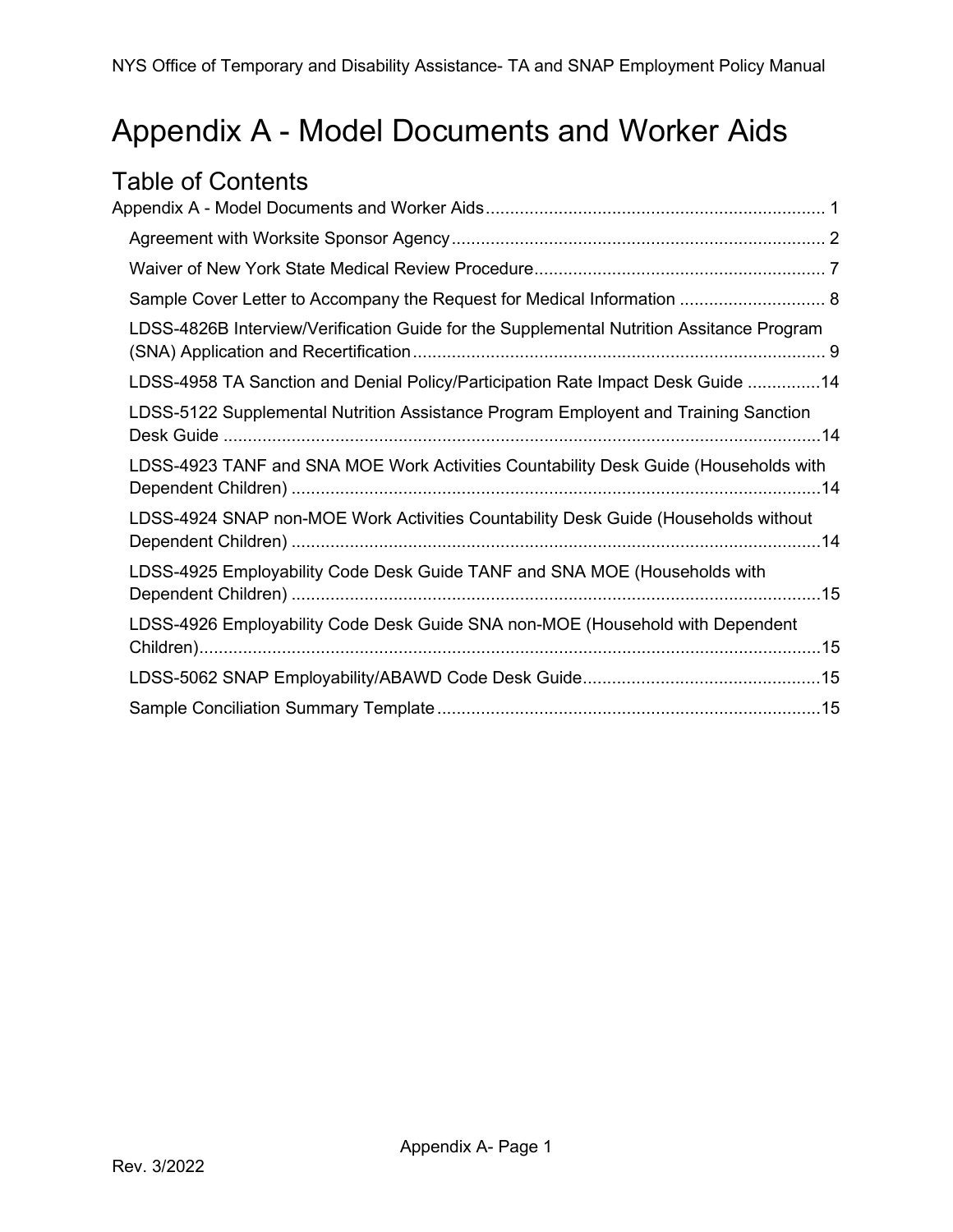### <span id="page-1-0"></span>Agreement with Worksite Sponsor Agency

Following is a copy of a model agreement districts may use as a guide for establishing worksite agreements with organizations that will provide work experience placements. This model incorporates all statutory and regulatory requirements governing work experience assignments. Any agreement used by the district should ensure that all such requirements are met. Districts may wish to include additional information in their worksite agreement to specify how such requirements are met or to address local concerns.

### **Agreement with Worksite Sponsor Agency**

| THIS AGREEMENT, made the day of |  | $, 20$ , by and between                                    |  |  |  |  |  |
|---------------------------------|--|------------------------------------------------------------|--|--|--|--|--|
| in THE COUNTY OF                |  | having its offices at                                      |  |  |  |  |  |
|                                 |  | hereinafter designated the "social services district", and |  |  |  |  |  |
|                                 |  |                                                            |  |  |  |  |  |
| (Name and Address of Sponsor)   |  |                                                            |  |  |  |  |  |
|                                 |  |                                                            |  |  |  |  |  |
|                                 |  |                                                            |  |  |  |  |  |

hereinafter designated the "sponsor."

WHEREAS, the social services district is charged with receiving and administering federal Temporary Assistance for Needy Families (TANF) funds, state Safety Net Assistance funds and Supplemental Nutrition Assistance Program (SNAP) Employment and Training (SNAP E&T) funds to be used for work activities in accordance with State Social Services Law and its implementing regulations. TANF activities must be in accordance with the state plan filed with the U.S. Department of Health and Human Services under Title IV-A of the Social Security Act. The social services district may use federal and state funds for work activities as authorized under the TANF Program, the state- administered Safety Net Assistance Program, and the SNAP E&T program to provide for the establishment of work experience projects, including any work experience that is part of a community service program, for persons in receipt of TANF, Safety Net Assistance and/or SNAP benefits. Such projects may include the performance of work experience activities in the public sector or non-profit sector, including activities associated with refurbishing publicly assisted housing. Work experience projects also may include the operation of an activity of a governmental unit, a non- profit agency, or an institution, pursuant to an agreement with the social services district in accordance with state regulations; and

WHEREAS, the sponsor is a state or federal government institution, a municipality, a public agency, or a public or private nonprofit entity desiring to provide work experience activities for recipients of TANF, Safety Net Assistance, and/or SNAP benefits under an agreement complying with such provision of law and regulations.

NOW, THEREFORE, it is agreed as follows: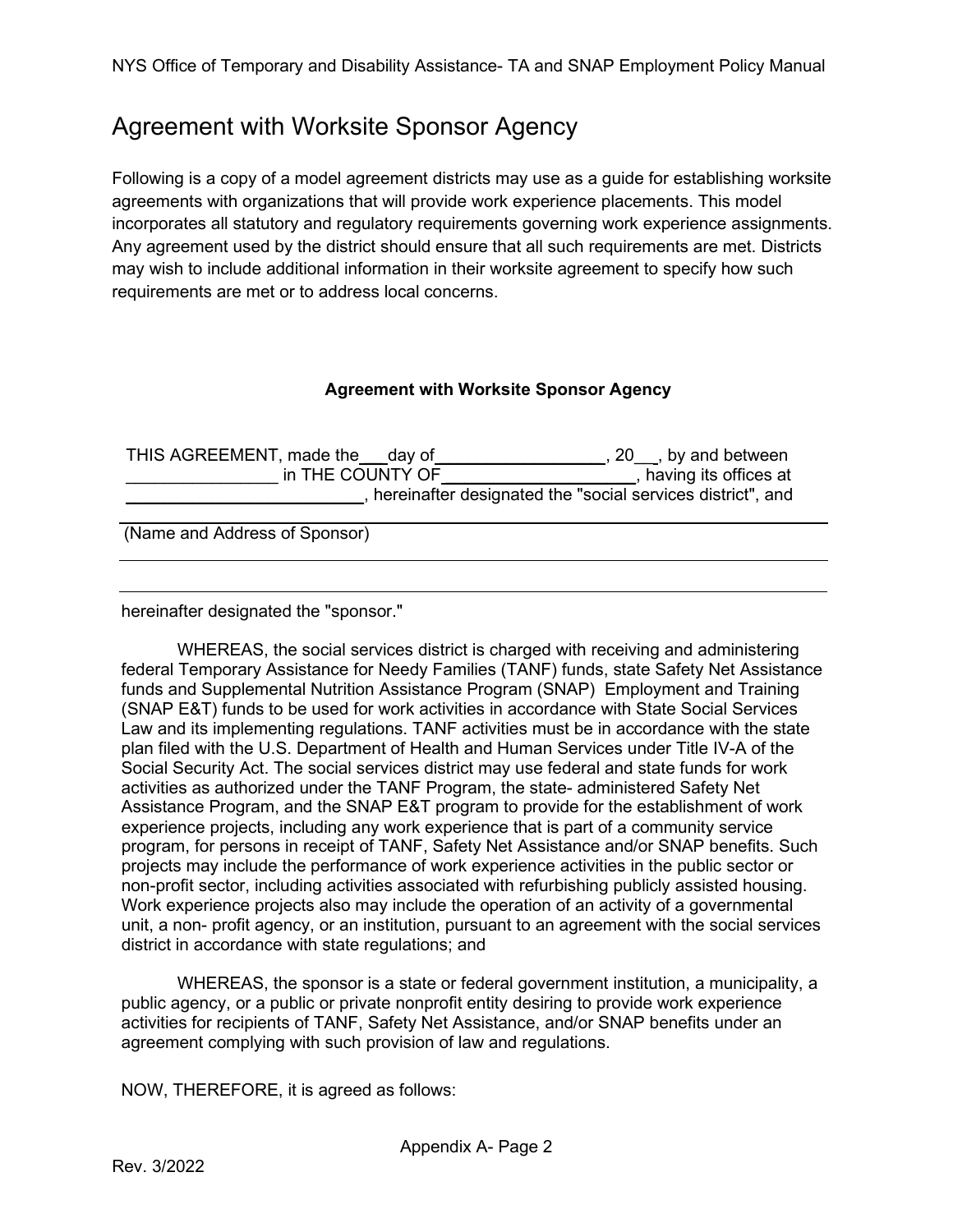- 1) The social services district shall assign to the sponsor recipients of TANF, Safety Net Assistance, and/or SNAP benefits (hereinafter called "participants") to whom the sponsor shall assign work experience activities in accordance with the provisions of this Agreement and applicable law and regulations.
- 2) Work experience activities shall be performed at the sponsor's office or at such other worksite locations as shall be mutually agreed upon between the social services district and the sponsor. The work experience assignment, however, must serve a useful public purpose in fields such as health, social services, environmental protection, education, urban and rural development and re-development, welfare, recreation, operation of public facilities, public safety, or child day care.
- 3) The assignment of a participant to a work experience activity must not result in:
	- a) the displacement of any currently employed employee or loss of job or position, including partial displacement such as a reduction in the hours of non-overtime work, wages or employment benefits, or result in the impairment of existing contracts for services or collective bargaining agreements;
	- b) the assignment of a participant to a work experience activity when an employee is on layoff from the same or any equivalent position, or the employer has terminated the employment of any regular employee or otherwise has reduced its workforce with the effect of filling the resultant functional vacancy with such participant;
	- c) any infringement of the promotional opportunities of the sponsor's employees;
	- d) the performance, by such participant, of a substantial portion of the work ordinarily and actually performed by regular employees; or
	- e) the loss of a bargaining unit position as a result of the work experience participant performing, in part or in whole, the work normally performed by the employee in such position.
- 4) Work experience assignments shall not be made at any worksite at which the regular employees are on a legal strike against the employer or are being subjected to a lock out by the employer.
- 5) No participant shall be assigned to a work experience activity that conflicts with their bona fide religious beliefs.
- 6) The social services district will advise the sponsor as to the number of mandatory hours for which each participant must participate in work experience activities each month. A participant may be assigned to work experience activities for a maximum number of hours calculated by dividing their public assistance grant and allotment of SNAP benefits, if applicable, by the state or federal minimum wage, whichever is higher. The limitation of the number of hours of work experience activities to which a participant may be assigned is only a calculation of allowable hours in work experience activity. In no event may a participant be required to work more than forty hours in any week.
- 7) The social services district will advise the sponsor as to any limitations a participant may have with regards to the nature of work experience activities in which they may participate; participants will be required to perform only those activities that are within their capabilities.
- 8) The sponsor will maintain and provide to the social services district time records with respect to each participant, and shall ensure that such time records are adequate to meet the needs of the social services district. Such time records will include the sponsor's name and address, the participant's name, the hours during which the participant participated in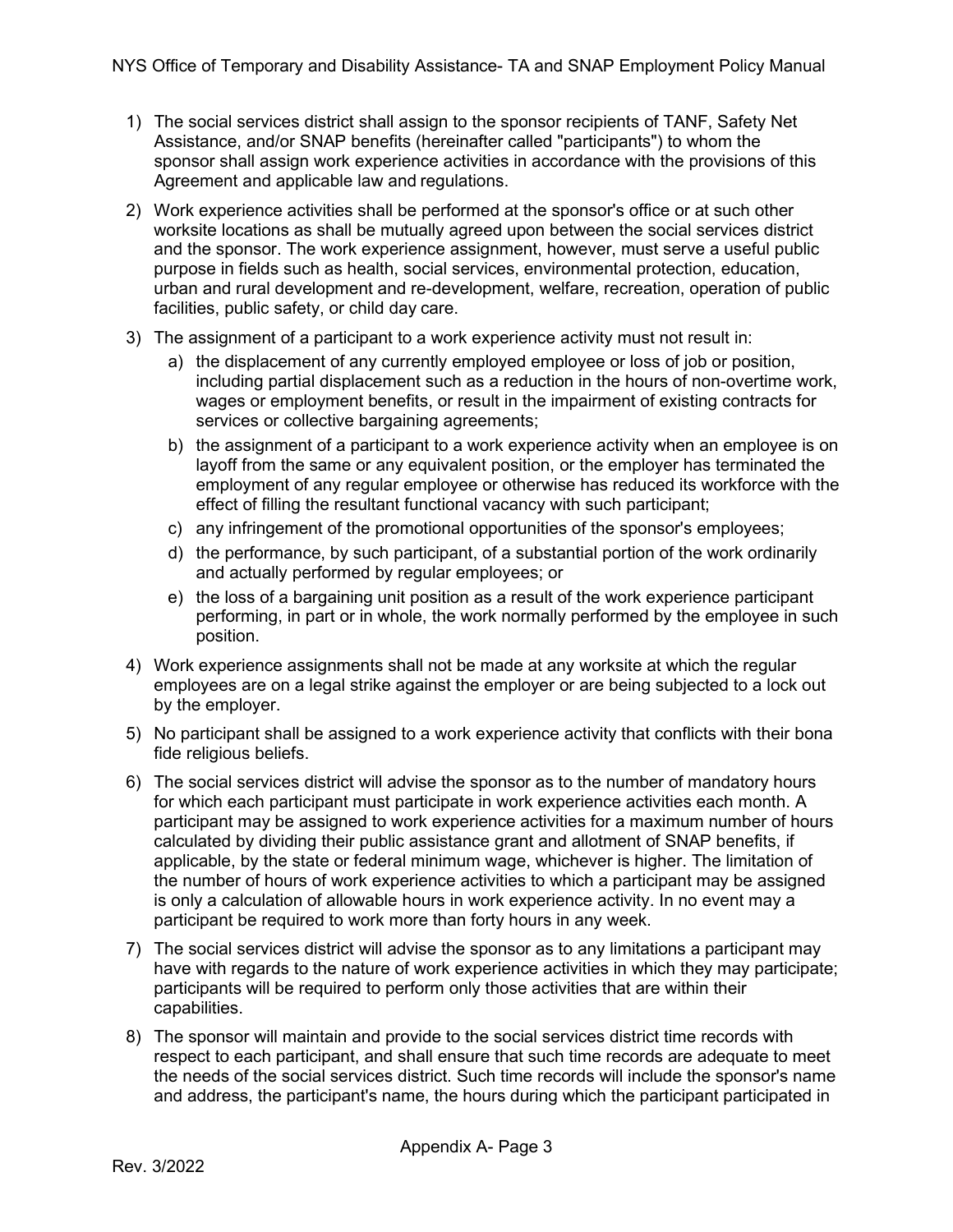work experience activities, and the period covered by the report. The sponsor will notify the social services district if a participant refuses and/or fails to perform assigned work experience activities.

- 9) The sponsor warrants that it will not discriminate on the grounds of age, race, color, religion, sex, national origin, or mental or physical disability.
- 10) Participants shall not be required to travel an unreasonable distance from their homes (generally a round trip lasting more than two hours) or to remain away from their homes overnight for the purpose of participating in work experience activities.
- 11) The sponsor shall provide for each participant workers' compensation or equivalent protection for on-the-job injuries and tort claims protection on the same basis, although not necessarily at the same benefit level, as such protections are provided to the sponsor's employees in the same or similar positions.
- 12) The sponsor shall promptly notify the social services district of a participant's absence (whether for illness or otherwise), except when such absence is on a pre-planned basis approved by the social services district. Such notification shall include prompt telephone notice to the social services district followed by written confirmation if requested. Additionally, the sponsor shall report to the social services district any injury to or illness of any participant.
- 13) The sponsor shall provide adequate supervision to the participant. The sponsor will review the performance and attitude of all participants with a representative of the social services district at regular and mutually convenient intervals.
- 14) The sponsor will establish and maintain appropriate standards of health, safety, and other work conditions to ensure that participants are adequately protected against hazards or activities that may affect adversely their health or safety. Such standards shall meet or exceed those required by public employee safety and health standards as established in New York State Labor Law § 27-a.
- 15) The social services district will provide transportation or will meet the cost of transportation, provide necessary allowance for child care and provide other supportive services as may be required by participants.
- 16) The sponsor shall provide any special clothing, specific tools or equipment that may be required for the participants to perform work experience activities.
- 17) Participants may be required to operate a motor vehicle in the course of executing work experience activities. If so, the sponsor shall provide the motor vehicle, and also shall provide adequate liability insurance for such motor vehicle which shall cover the participant who may be operating the vehicle. Only properly licensed participants may be assigned such work experience activities.
- 18) The sponsor may terminate the work experience activities of any participant, provided that the sponsor shall promptly furnish the social services district with a written evaluation of the participant's performance and the reason for the termination.
- 19) The sponsor may offer full-time paid employment to any participant, provided the sponsor furnishes to the social services district written notice of such offer and the participant's acceptance or rejection thereof, including details as to the job description, wages and date of employment.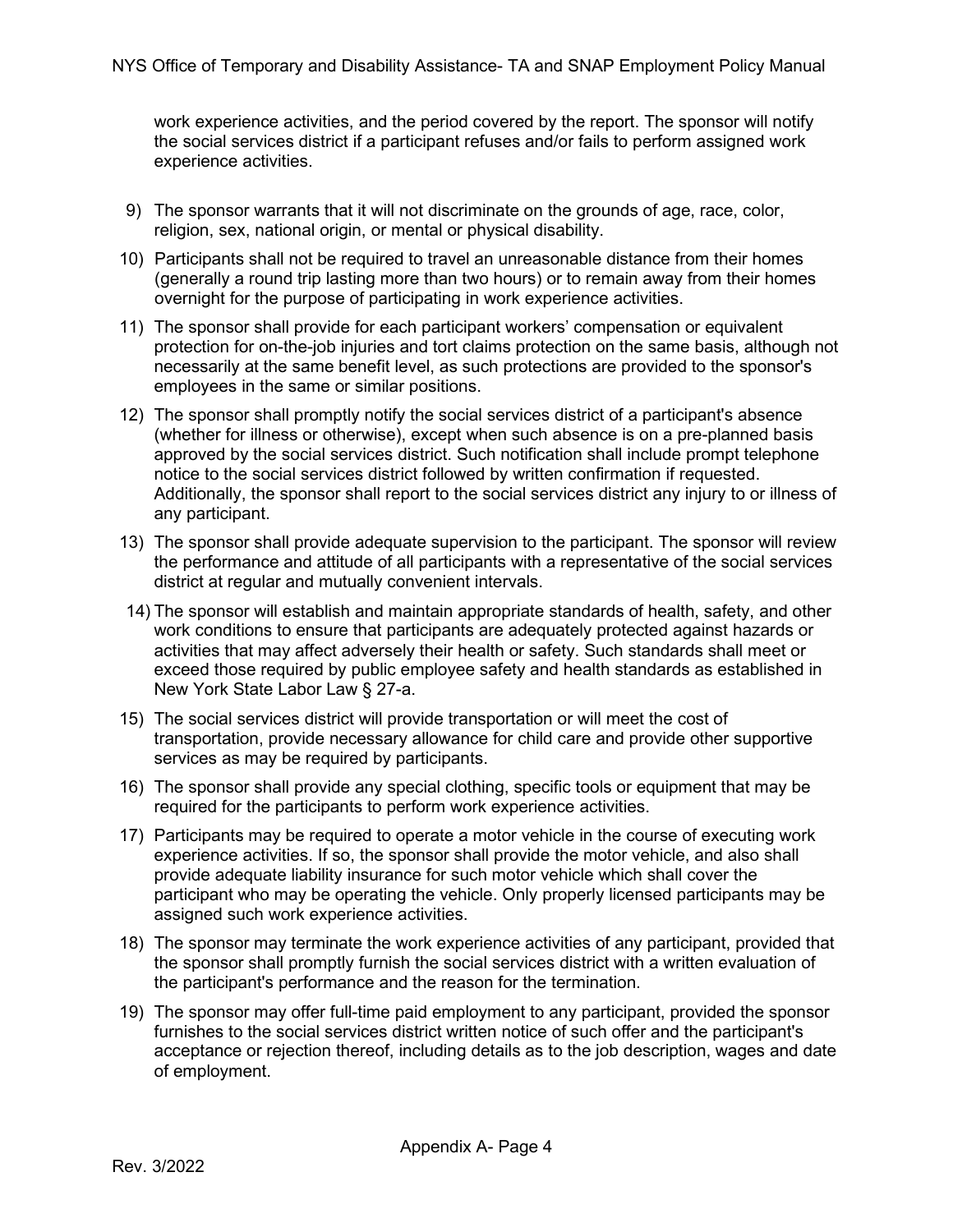- 20) The sponsor agrees to indemnify and save harmless the State of New York and the County of County of County of County of County of County of County and against all liability, loss or damage they may suffer as a result of any claims, demands, costs, judgments or damage to state or county property in the care, custody or control of the sponsor arising directly or indirectly out of this Agreement, including losses arising out of the negligent acts or omissions of the sponsor. The sponsor further agrees to provide defense for and defend any claims or causes of action of any kind or character directly or indirectly arising out of this Agreement at its sole expense and agrees to bear all other cost and expenses relating thereto. The foregoing provisions shall not be construed to cause the sponsor to indemnify the state and the County, their officers, agents or employees from its or their sole negligence. The sponsor affirms that it will comply in the performance of the Agreement with all applicable provisions of the Labor Law, Workers' Compensation Law, State Employment Insurance Law, State General Obligations Law, federal Social Security Law and any and all rules and regulations promulgated by the U.S. Department of Labor, the U.S. Department of Health and Human Services, the Commissioner of Labor of the State of New York, and any other applicable laws, rules and regulations.
- 21) This Agreement shall take effect as of \_\_\_\_\_\_\_\_, \_\_\_\_\_\_\_\_\_ and may be terminated at any time by either party upon thirty (30) days written notice by registered or certified mail, return receipt requested.
- 22) This agreement shall not be modified except by a further written agreement signed by both parties.

In witness thereof, the parties have executed this agreement on the dates noted below.

By: \_\_\_\_\_\_\_\_\_\_\_\_\_\_\_\_\_\_\_\_\_\_, Commissioner County Department of Social Services

 $Date:$ 

By: \_\_\_\_\_\_\_\_\_\_\_\_\_\_\_\_\_\_\_\_\_\_\_, (Sponsor Organization)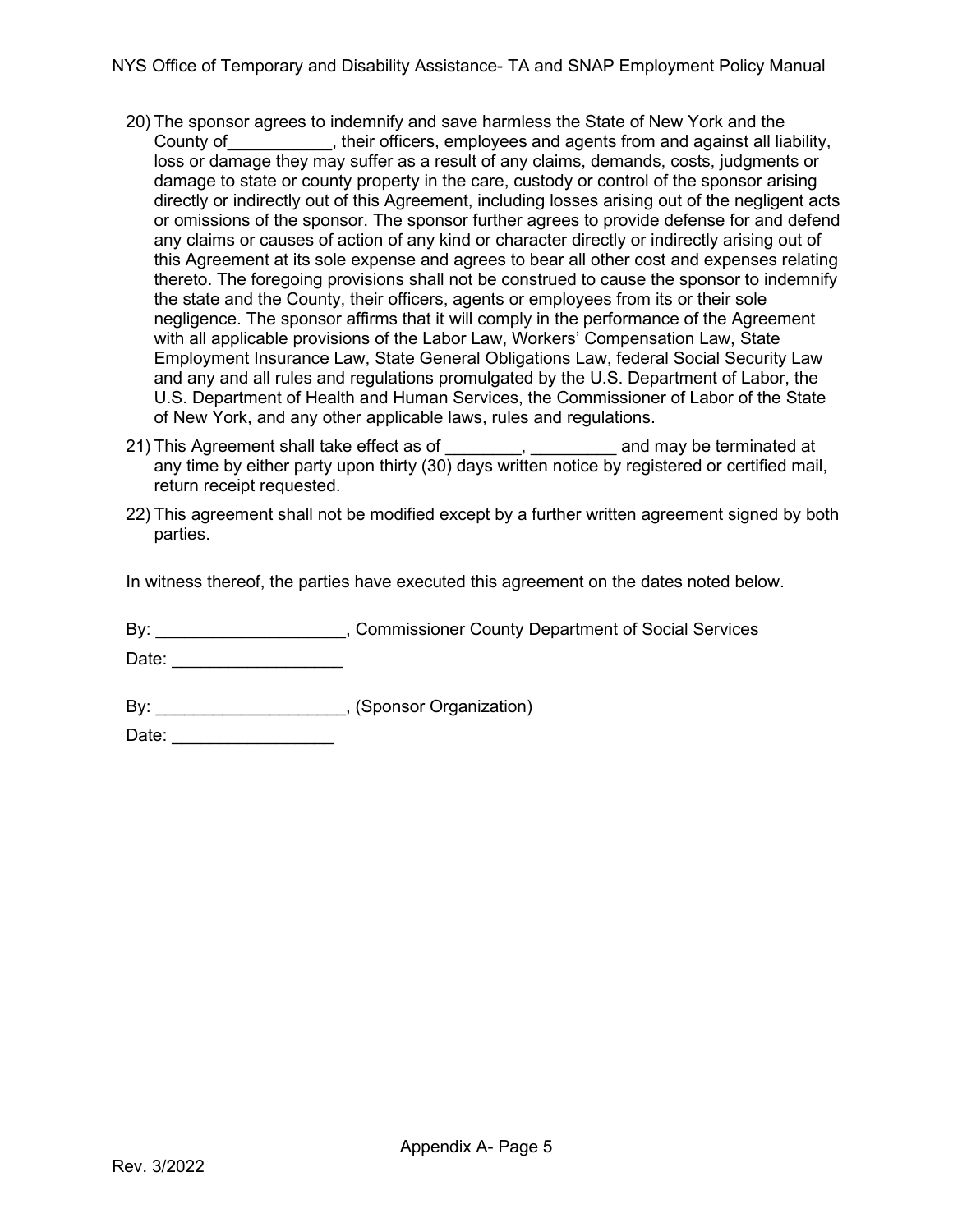### Sample Warning Letter for Intentional Misrepresentation of a **Disability**

This is to notify you that your household's public assistance grant may be reduced because we believe \_\_\_\_\_\_\_\_\_\_\_\_\_\_ may have intentionally misrepresented that they suffer from an impairment that would limit participation in work activities or make them exempt from assignment to work activities.

If we determine, based on medical or other evidence, that The Muslim entionally misrepresented that they suffer from an impairment, your household's public assistance benefits would be reduced pro-rata for days and until example the complies with employment requirements. If so, you will receive another notice that will advise your household of the sanction and the reduction in public assistance benefits. After you receive that notice, you may request a fair hearing if you do not agree with the decision.

If you wish to discuss this matter with us before we make a decision, or if you have any additional information to provide, you may call exact at the mollater than

Note to district: As outlined in Part B of Section 385.2 of this manual districts should document in writing in the case record when an individual with a suspected disability refuses to participate with efforts to verify the disability and chooses to participate in work activities without accommodation. The sample waiver below is available for district use that describes the requirements and benefits to the individual and has a place for the individual to sign acknowledging they have been informed and chooses to participate without accommodation. These individuals would be non-exempt and assigned to work activities without applying the disability review procedure.

\_\_\_\_\_\_\_\_\_\_.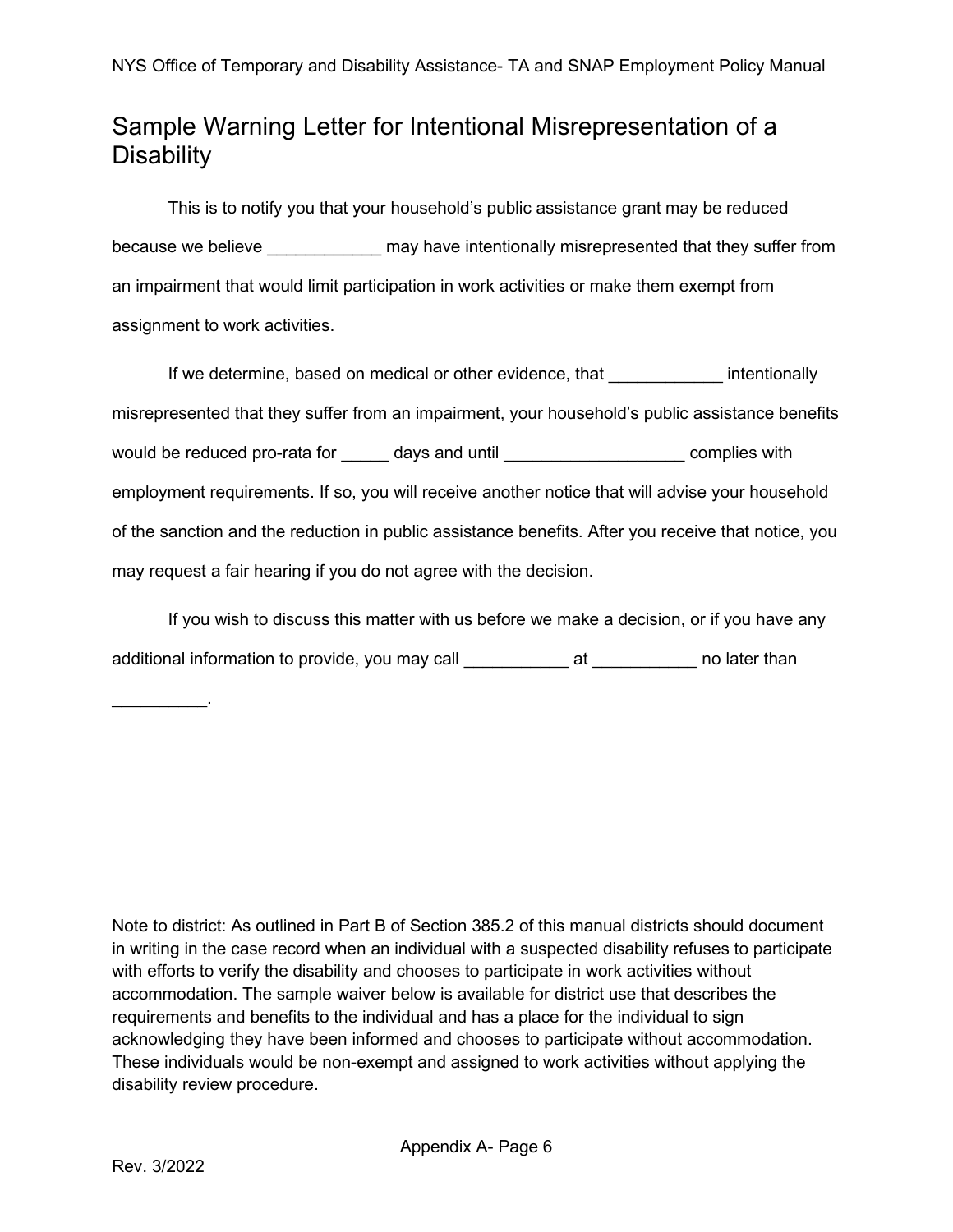### <span id="page-6-0"></span>Waiver of New York State Medical Review Procedure

**Instructions:** Please read this form carefully. If you do not understand something, or if you have any questions, ask your worker. If you agree with the waiver requirements, please sign and date the form. You will be given a copy and your worker will keep a copy.

#### **The Medical Review Procedure**

- The medical review procedure includes all of the things your worker will ask you to do to determine whether or not you have any health-related limitations that affect your ability to work or participate in employment and training programs. For example, you might have to undergo screening and evaluation or have your doctor examine you and fill out a form.
- Participating in the medical review procedure will help you and your worker decide which activities are best for you and if you will need extra help or services.
- If you are evaluated and found to have a disability or health-related limitation, the social services district will arrange for the help and services you need to participate in a work activity assignment made by the district.
- You decide whether or not to participate in the medical review procedure.

#### **If You Decide Not To Participate in the Medical Review Procedure**

- If you decide not to participate in the medical review procedure, you will have to participate in work activities and may not have your medical condition accommodated. You may not receive the help and services you need.
- You may change your mind at any time and ask for a medical review of your ability to work. If you cannot successfully participate in work activities without accommodations, and we believe it is because you might have a disability, you may be required to participate in the medical review procedure.

#### **Your Signature**

I have read this form and understand it. I do not want to participate in the medical review procedure.

 $\overline{\phantom{a}}$  , and the contract of the contract of the contract of the contract of the contract of the contract of the contract of the contract of the contract of the contract of the contract of the contract of the contrac

Signature Date Date Date

Worker Signature

 $\overline{\phantom{a}}$  , where  $\overline{\phantom{a}}$  , where  $\overline{\phantom{a}}$  , where  $\overline{\phantom{a}}$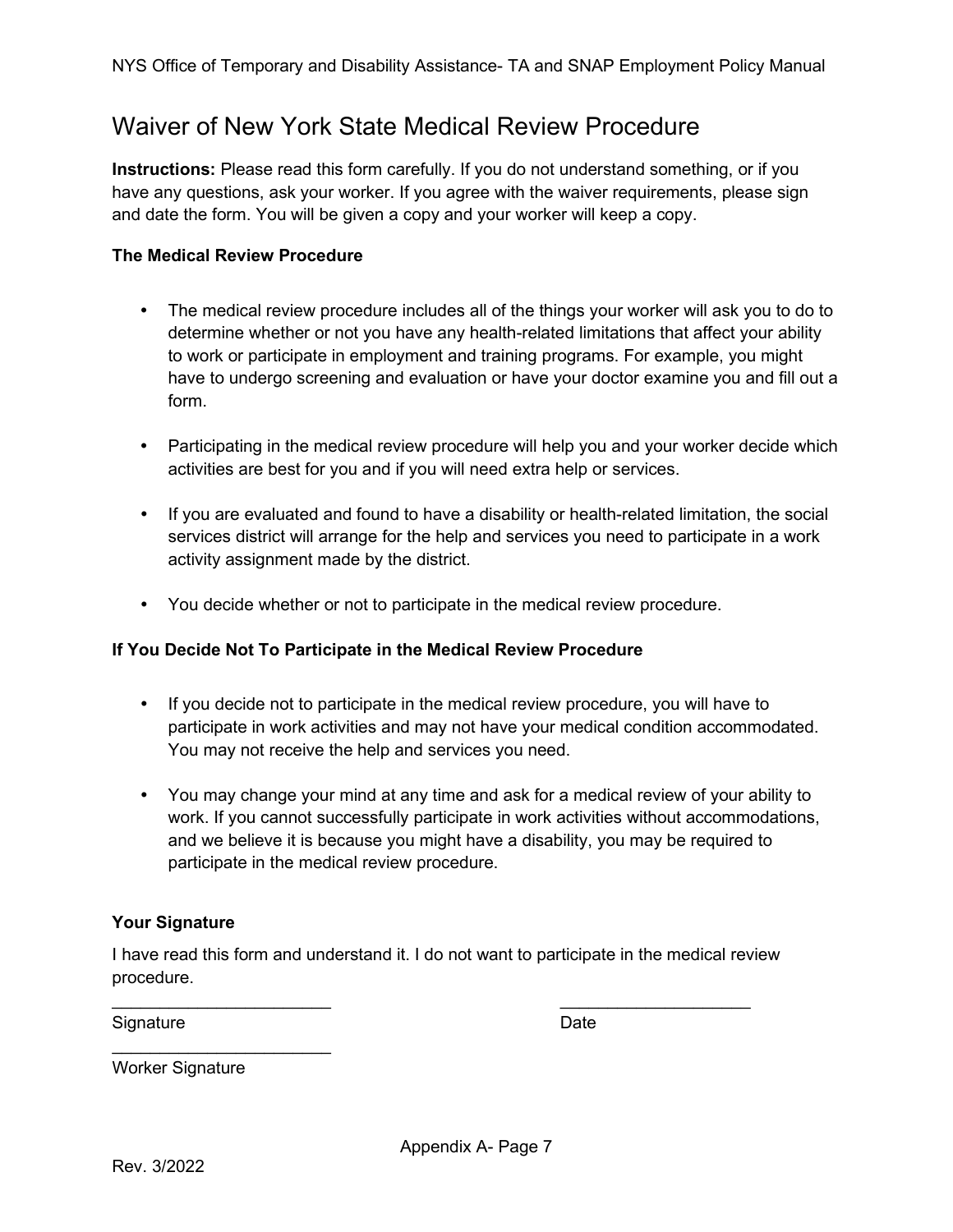### <span id="page-7-0"></span>Sample Cover Letter to Accompany the Request for Medical Information

Date:

RE: (Name of Applicant/Recipient) DOB:

Dear Health Care Provider:

The above-named individual has been referred to you for evaluation to help determine the extent to which he/she is able to participate in an employment and training (E&T) program and may include job search, job readiness training, work experience, vocational rehabilitation or training, and educational activities including classroom instruction. Additionally, it is important to determine if participation in treatment or rehabilitation is warranted. We also need your assessment of the expected length of the impairment. If the individual has severe impairments that are expected to last at least 12 months or result in death, it may indicate that it would be most appropriate for the district to refer the individual to apply for federal disability benefits. If the individual is able to participate in an E&T program in any capacity, we are also requesting information regarding the nature of any physical or mental functional limitations so that appropriate accommodations may be provided.

Please complete the enclosed medical form. If additional space or clarification is needed in any area, please attach the additional information. Treatment intensity should correspond to the severity of the condition. If, in your opinion, the individual is completely unable to participate in any E&T activities and would not benefit from rehabilitation or treatment, please indicate that so the individual may be referred to the proper agencies and services.

I can be reached at The state of the require additional information. Thank you for your time and consideration in this matter. Sincerely,

Worker Name

 $\frac{1}{2}$  , and the set of the set of the set of the set of the set of the set of the set of the set of the set of the set of the set of the set of the set of the set of the set of the set of the set of the set of the set

 $\mathcal{L}=\mathcal{L}^{\mathcal{L}}$  , where  $\mathcal{L}^{\mathcal{L}}$  , we have the set of the set of the set of the set of the set of the set of the set of the set of the set of the set of the set of the set of the set of the set of the set of

**Title**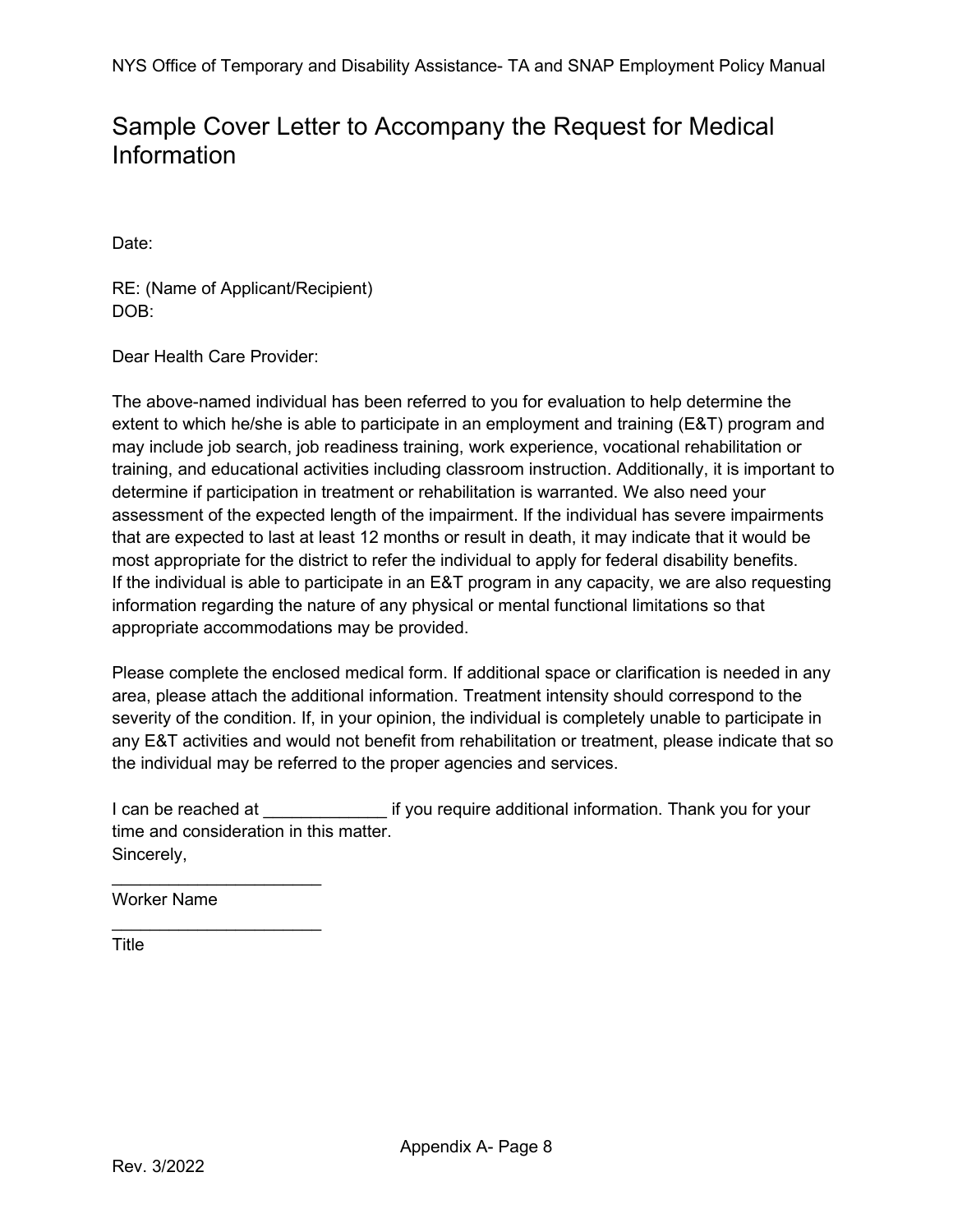## <span id="page-8-0"></span>LDSS-4826B Interview/Verification Guide for the Supplemental Nutrition Assitance Program (SNA) Application and Recertification

Federal regulation 7 CFR 272.5(b)(1) requires State agencies to inform SNAP participant and applicant households of their program rights and responsibilities. Federal regulation 7 CFR 273.2(e)(1) requires, as part of the eligibility interview, that the interviewer must advise households of their rights and responsibilities, including the appropriate application processing standard and the household's responsibility to report changes.

Federal regulation 7 CFR 273.7(c)(1) states the State agency must explain to the individual the pertinent work requirements, the rights and responsibilities of work registered household members, and the consequences for failure to comply.

Section 6(o)(2) of the Food and Nutrition Act of 2008, as amended, limits the time able-bodied adults without dependents (ABAWDs) can receive SNAP benefits to three months in any 36 month period, unless the individual meets the ABAWD work requirement or is otherwise exempt. State agencies must inform ABAWD and potential ABAWD households of the time limit, exemption criteria (including exemptions from the general work requirements), and how to fulfill the ABAWD work requirements, as these rules and responsibilities are fundamental to their eligibility for SNAP. At a minimum, this must take place during the eligibility interview.

Federal regulation 7 CFR 273.2(f)(6) states case files must be documented to support eligibility, ineligibility, and benefit level determinations.

### [The LDSS-4826B Interview/Verification Guide for the LDSS-4826 SNAP](https://otda.state.nyenet/ldss_eforms/eforms/4826B.pdf)

[Application/Recertification](https://otda.state.nyenet/ldss_eforms/eforms/4826B.pdf) provides district eligibility workers with an optional tool for documenting the information gathered from the household during the eligibility interview, and to document in the case file that the household was informed of their program rights and responsibilities, including the SNAP work requirements and ABAWD requirements, as outlined above. Use of the LDSS-4826B Interview/Verification Guide is not mandatory, however OTDA strongly encourages districts to use this tool to make certain all required information is reviewed with the household during the interview and that the case file clearly supports the eligibility, ineligibility, and benefit level determination made by the eligibility worker.

### Part A:

Part A of the [LDSS-4826B](http://otda.state.nyenet/ldss_eforms/eforms/4826B.pdf) Interview/Verification Guide for the [LDSS-4826](https://otda.ny.gov/programs/applications/4826.pdf) Supplemental Nutrition Assistance Program (SNAP) Application/Recertification is designed to assist workers to manage SNAP application and recertification processing and comply with all the applicable SNAP eligibility determination requirements. Districts are not required to use the [LDSS-4826B](http://otda.state.nyenet/ldss_eforms/eforms/4826B.pdf) and may incorporate its questions and information into their processes as they determine appropriate. For example, districts may choose to require new workers to use the form when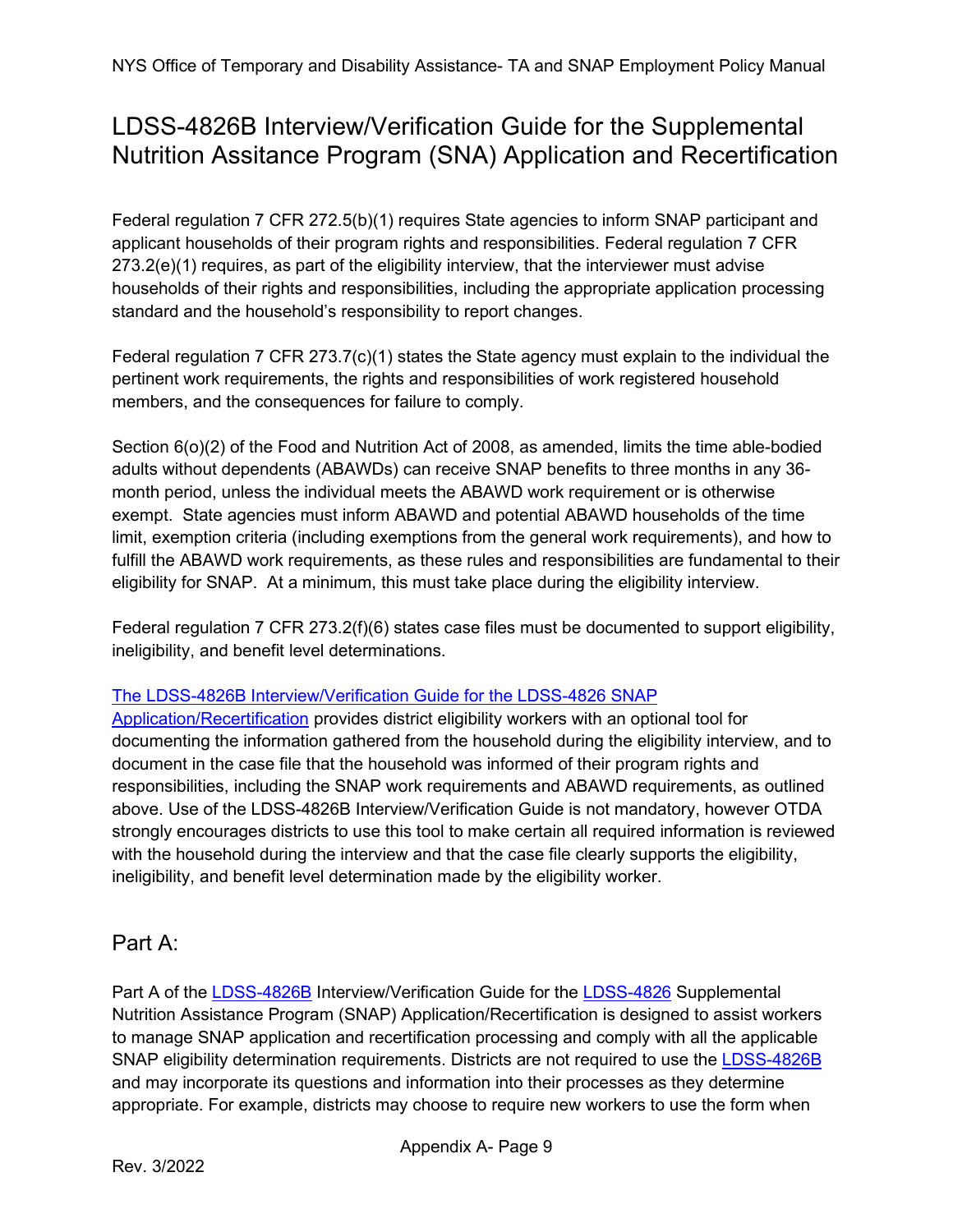NYS Office of Temporary and Disability Assistance- TA and SNAP Employment Policy Manual

interviewing as part of their training. Districts may also incorporate elements of the form into local equivalents.

The first section allows the worker to maintain a record of procedural and non-financial elements of the SNAP eligibility determination including, for example, that the worker verified the application/recertification form was signed, and the date the interview was completed. Additionally, the section prompts workers to verify that the household has verified in writing or electronically that an authorized representative is able to act on its behalf for households with authorized representatives.

Part A also includes sections that collect information necessary to accurately determine a household's SNAP eligibility including:

- Household Size: information about who resides in the household and their relationships is necessary to determine the required SNAP household members. The section also includes an area to note any ineligible household members (e.g., students, non-citizens, and non-compliant Able Bodied Adults Without Dependents);
- SNAP Household Income: all household income must be disclosed and verified, including type of income, amount and frequency received, whether the income is ongoing and when the income began if it is not already part of the case record;
- Categorical Eligibility: categorical eligibility must be determined for each household and workers may reference the [LDSS-4943](https://otda.state.nyenet/ldss_eforms/eforms/4943.pdf) Categorical Eligibility Desk Aid as a resource. Households not categorically eligible are subject to the resource test and must provide verification of all countable resources;
- Participant Characteristics: workers should ask the education level and primary language questions if they have not been completed on the application/recertification form. Workers must also explain that the questions are voluntary and are only used for federal reporting purposes and that the information is reported anonymously;
- Residence-Shelter Type/Expenses: information about the household's current address, shelter type and expenses must be collected and verified if applicable. Workers must also collect information about shared living situations if applicable;
- Heat-Utility/Expense: information about the household's responsibility for heating and/or utility expenses must be collected to determine the household's fuel/utility code and Standard Utility Allowance eligibility;
- Standard Utility Allowance: subsections A and B assist the worker to make the correct Standard Utility Allowance determination for the household and the [LDSS-4902](https://otda.state.nyenet/ldss_eforms/eforms/4902.pdf) SNAP Utility Allowance Table is available as a reference. Additionally, workers should reference [18 TA-DC012](https://otda.ny.gov/policy/gis/2018/18DC012.pdf) \$21 Nominal HEAP Benefits Advance Payment to determine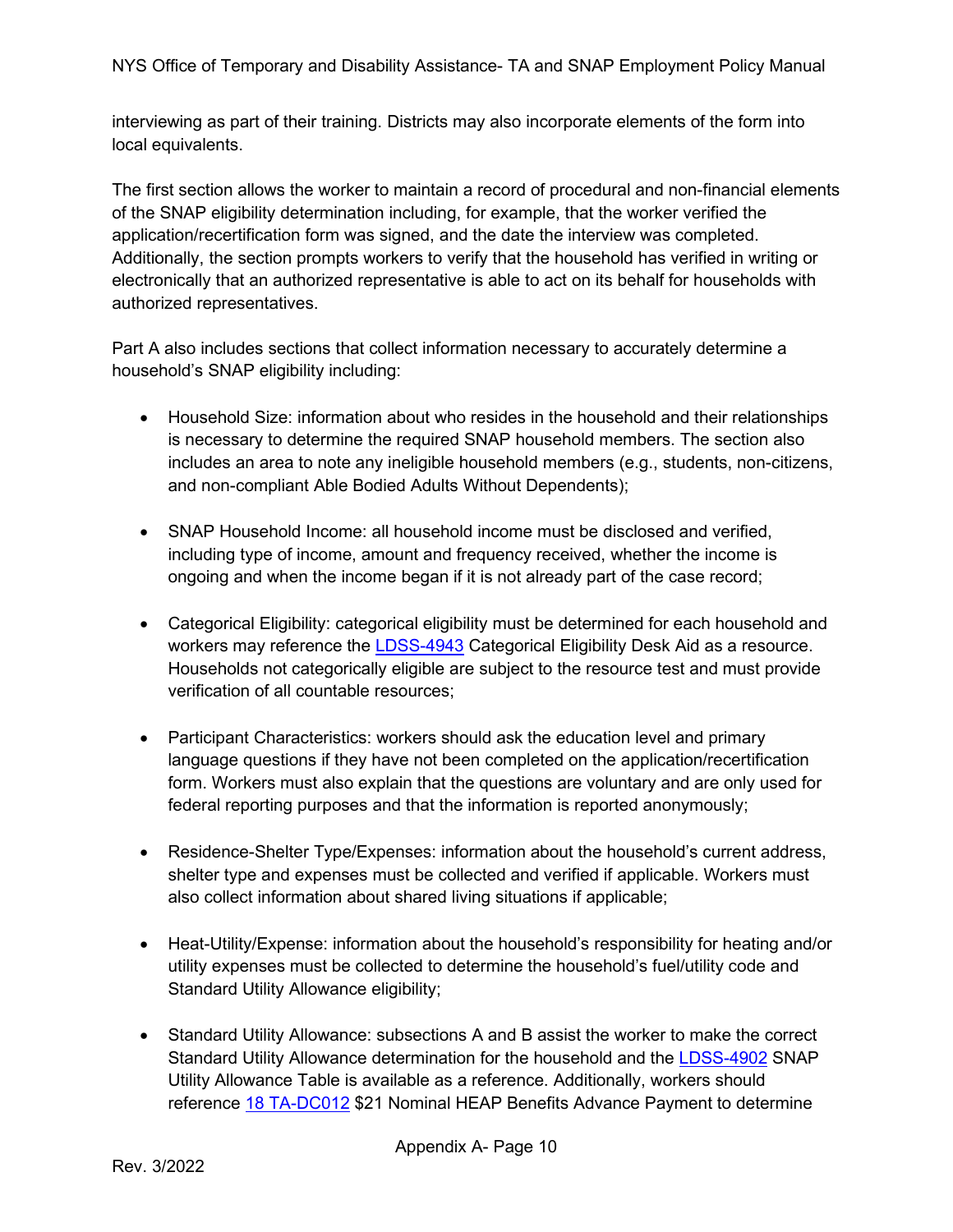whether the household is eligible for the \$21 nominal HEAP benefit to qualify for the Heating/Cooling;

- Standard Utility Allowance (HCSUA). See [16-ADM-07](https://otda.ny.gov/policy/directives/2016/ADM/16-ADM-07.pdf) for additional guidance;
- Deductions: information about the household's countable expenses, including child care, child support and out of pocket medical expenses must be collected and verified if applicable;
- Applicants Rights and Responsibilities and Reporting Requirements: As described above, federal regulation 7 CFR 272.5(b)(1) requires State agencies to inform SNAP participant and applicant households of their Program rights and responsibilities and 7 CFR 273.2(e)(1) requires, as part of the eligibility interview, the interviewer to advise households of their rights and responsibilities, including the appropriate application processing standards and the household's responsibility to report changes. Part A includes a summary of the Applicant/Recipient rights and responsibilities and reporting requirements to assist workers to provide accurate information during the interview and determine and record the household's reporting requirements.

### Part B: Employment Requirements for SNAP Applicants and Recipients

Section 1: SNAP Work Requirements:

- The district must determine work registration status, (exempt or non-exempt from work requirements), for all members of the SNAP household that are age 16 through 59 at the time of the interview. As part of the work registration process, the worker must explain the rights and responsibilities of work-registered household members, and the consequences for failure to comply. This section of the interview guide provides guidance to prompt the eligibility worker to verbally review SNAP work requirements, including the consequences for failure to comply, with the household during the eligibility interview. This section includes space for the worker to initial and document the date that the household was informed of the SNAP work requirements. In addition to the oral explanation, the appropriate written notice, **LDSS-5193** or **LDSS-5193A** must be provided to the household at certification, recertification, and when a previously exempt household member or new household member becomes subject to work requirements.
- The exemptions from the SNAP work requirements are listed on the bottom of page 6 and top of page 7 of the [LDSS-4826B.](http://otda.state.nyenet/ldss_eforms/eforms/4826B.pdf) During the eligibility interview, the worker must review the exemptions from the SNAP work requirement with the household to identify household members who fit the exemption criteria. If any members of the household claim to be exempt from the SNAP work requirements, the worker will record the individual's name and indicate the documentation requested to satisfy the claimed exemption.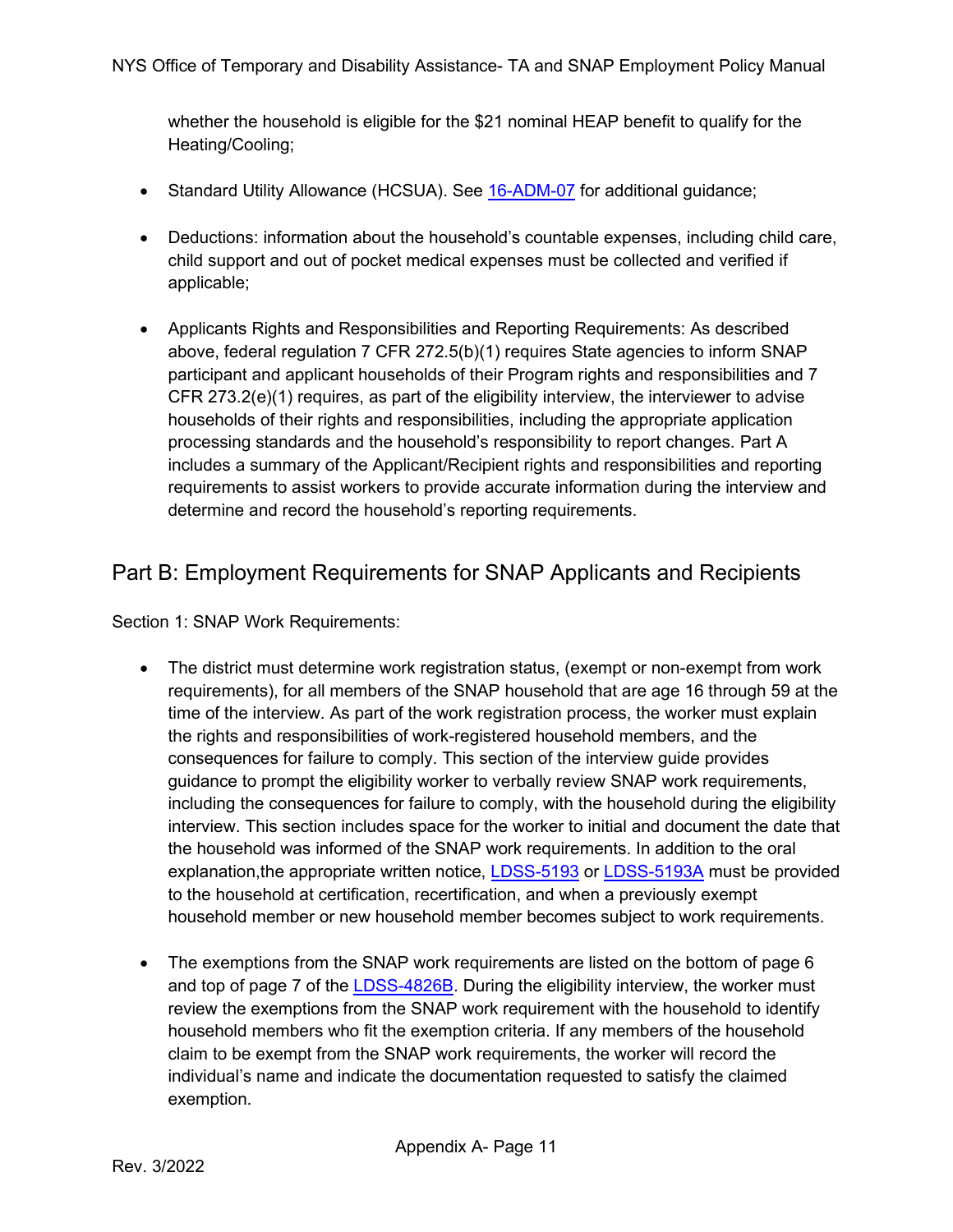- On the bottom of page 7, the worker will document who in the household is subject to the SNAP work requirements. This section also provides space for the worker to indicate if the non-exempt individual has been referred to a SNAP Employment and Training (E&T) work activity, (or to the district's employment unit or contracted employment vendor), and the supportive services needed by the individual in order to participate in SNAP E&T activities.
- In the table on the top of page 8, the worker will identify any household members who are in sanction status for SNAP at the time of the interview. For household members with a durational sanction at the time of the interview, the eligibility worker must explain the remaining time period of the durational sanction, ask if the sanctioned household member may now qualify for an exemption from the SNAP work requirements, and inform the household of what the sanctioned member must do to comply at the end of the durational sanction period.Section 2: Additional Work Requirements for SNAP Recipients who are Able Bodied Adults Without Dependents (ABAWD):
- For each household member who is subject to the SNAP work requirements, the eligibility worker must determine if the individual qualifies for an exemption from the ABAWD time limits. The eligibility worker must discuss the exemptions from the ABAWD time limit, listed on page 8 of the [LDSS-4826B,](http://otda.state.nyenet/ldss_eforms/eforms/4826B.pdf) with the household representative to identify all household members between the age of 18 through 49, who are subject to SNAP work requirements, but who may be exempt from the ABAWD time limit. If documentation is needed to support an exemption from the ABAWD time limit, the worker will record the documentation that was requested. Individuals identified with "yes" to any of the exemptions listed on the bottom of page 8, are not subject to the ABAWD time limit.
- After reviewing the exemptions from the ABAWD time limit, on the top of page 9 the eligibility worker will record the name of any household members who are subject to the ABAWD time limit. If the ABAWD individual is engaged in work or a work activity at the time of the interview, the activity should be identified in the table on page 9, along with the documentation requested to verify engagement in the ABAWD qualifying work activity.
- In all districts that do not have a federally approved ABAWD waiver for the full county, the worker must verbally review the ABAWD requirements during the eligibility interview. The information bulleted in the middle of page 9 of the **LDSS-4826B** must be reviewed with the household representative during the eligibility interview. In addition to verbally informing the household of the ABAWD requirements, the appropriate written notice, the [LDSS-5193](https://otda.ny.gov/policy/directives/2022/ADM/22-ADM-01-Attachment-1.pdf) Important Information about SNAP Work Rules (General, Mandatory E&T, and ABAWD) must be provided to the household. The worker should date and initial at the bottom of page 9 to document in the case record that the household was informed of the ABAWD requirements.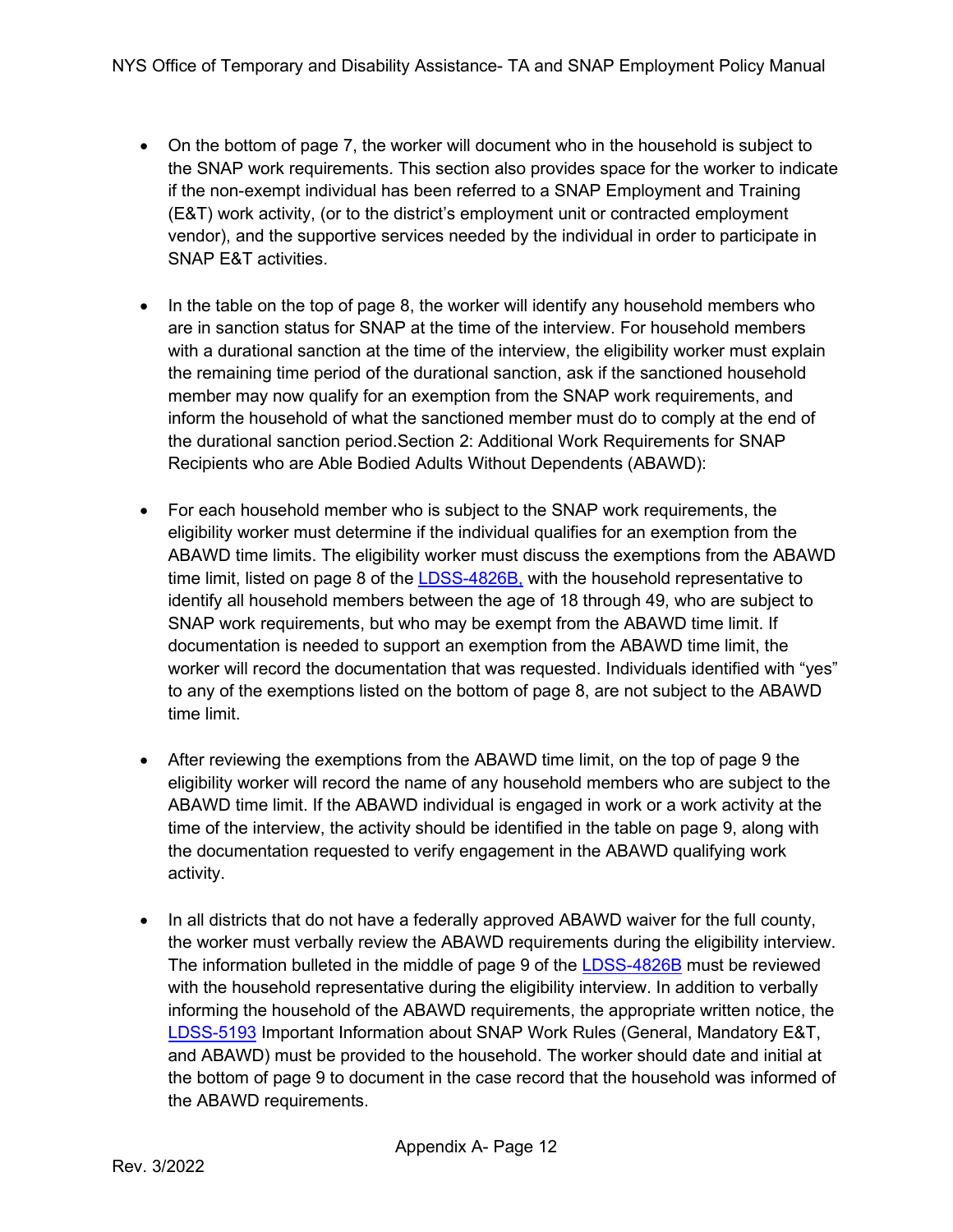- In all districts that do not have a federally approved ABAWD waiver for all residents of the district, the district must offer and provide an ABAWD qualifying work activity for an ABAWD to maintain SNAP eligibility. As a reminder to the worker, a confirmation statement is located on the bottom of page 9 for the worker to indicate the date that the [LDSS-5127](https://otda.state.nyenet/ldss_eforms/eforms/5127.pdf) ABAWD Work Activity Letter was sent to the ABAWD member of the household.
- During the eligibility interview the worker must determine whether or not the ABAWD has received SNAP benefits in any other county in New York, and/or if the ABAWD has received SNAP benefits in any other State during the fixed 36-month period. The information on the top of page 10 of the LDSS-4826B reflects the dates of the fixed 36 month period and prompts the worker to review ABAWD countable months the ABAWD individual may have received in another State or county during the fixed 36-month period. Districts should refer to [GIS 18 TA/DC020](https://otda.ny.gov/policy/gis/2018/18DC020.pdf) Out-of-State SNAP Participation for Able-Bodied Adults Without Dependents (ABAWD) Tracking for additional guidance on this requirement.
- <span id="page-12-0"></span>• In the table on the bottom of page 10, the worker will identify any ABAWDs in the SNAP household who are currently ineligible for SNAP benefits because of noncompliance with ABAWD requirements. For each ineligible ABAWD, the worker must explain to the household how the ineligible ABAWD can re-establish eligibility for SNAP benefits, and document the offer of an ABAWD qualifying activity to the individual to re-establish eligibility for SNAP. Providing the ineligible ABAWD with the [LDSS-5127](https://otda.state.nyenet/ldss_eforms/eforms/5127.pdf#page=1) ABAWD Work Activity Letter will support the assistance the district offered to the individual to reestablish eligibility for SNAP. Please note: An ABAWD who was previously determined ineligible for SNAP benefits because of noncompliance with ABAWD requirements and does not re-establish eligibility by complying with the ABAWD requirement to the satisfaction of the district remains ineligible for SNAP benefits.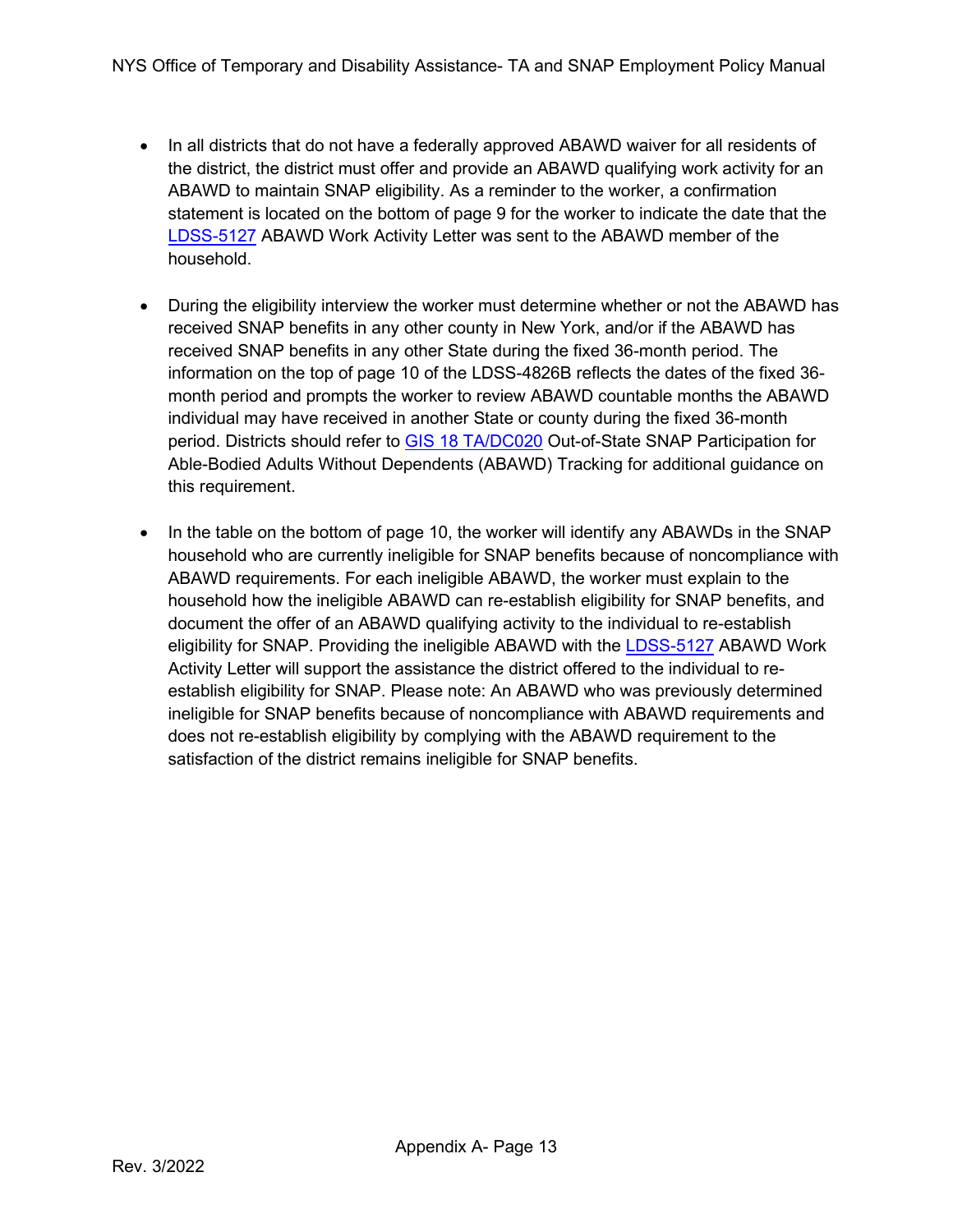## LDSS-4958 TA Sanction and Denial Policy/Participation Rate Impact Desk Guide

The [LDSS-4958](https://otda.state.nyenet/ldss_eforms/eforms/4958.pdf) TA Sanction and Denial Policy/Participation Rate Impact Desk Guide is a comprehensive desk guide highlighting the correct usage of sanction "reason codes", the appropriate individual disposition "status codes" to be applied when imposing sanctions for noncompliance with work requirements, and the impact of such sanctions on the participation rate calculation. District staff are encourage to use the LDSS-4958 as a guide to properly monitor and report sanctions in a manner consistent with federal and State regulations.

## <span id="page-13-0"></span>LDSS-5122 Supplemental Nutrition Assistance Program Employent and Training (SNAP E&T) Sanction Desk Guide

The SNAP durational sanction periods imposed when a non-exempt SNAP recipient has failed without good cause to comply with work requirements, has voluntarily quit employment, or has voluntarily reduced earnings/work effort as described in 18 NYCRR 385.12(e)(2) are outlined in the [LDSS-5122.](https://otda.state.nyenet/ldss_eforms/eforms/5122.pdf)

### <span id="page-13-1"></span>LDSS-4923 NYS OTDA TANF and SNA MOE Work Activities Countability Desk Guide (Households with Dependent Children)

### <span id="page-13-2"></span>LDSS-4924 SNAP non-MOE Work Activities Countability Desk Guide (Households without Dependent Children)

The [LDSS-4923](https://otda.state.nyenet/ldss_eforms/eforms/4923.pdf) and the [LDSS-4924](https://otda.state.nyenet/ldss_eforms/eforms/4924.pdf) desk guides provide district workers with a summary of work activity definitions and information on how the hours of participation in each work activity apply toward the federal participation rate for families *with* dependent children receiving TANF funded assistance or Safety Net funded assistance that is counted toward the TANF Maintenance of Effort (MOE) requirement, and for the State participation rate that applies to households *without* dependent children receiving SNA that is not counted toward the TANF MOE requirement. These desk guides also provide district workers with a summary of employability codes that are used to identify a TA applicant's or recipient's employability status based on the district's review of specific case circumstances, and to identify the potential effect that the employability code may have on the federal or State participation rate calculation.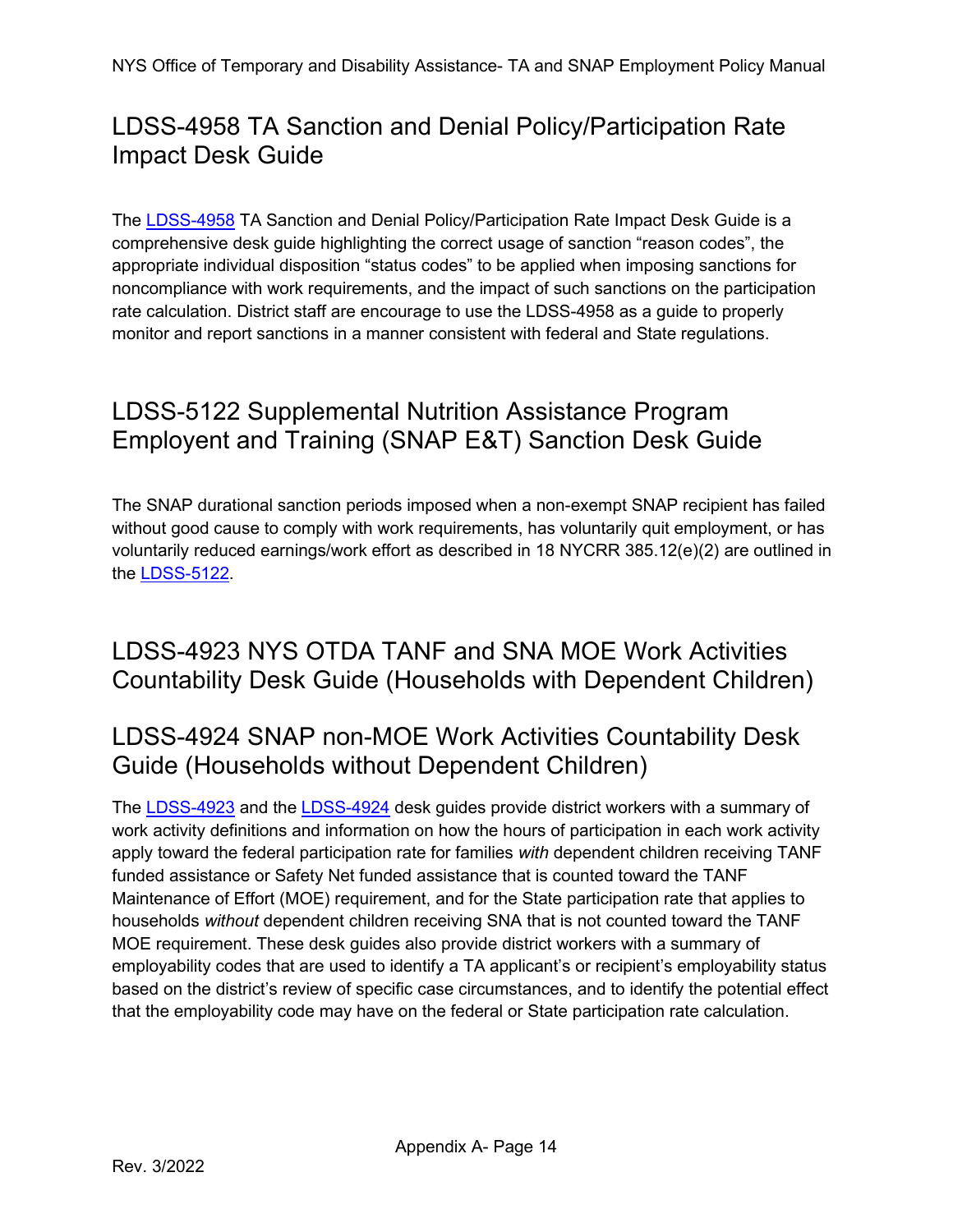<span id="page-14-0"></span>LDSS-4925 Employability Code Desk Guide TANF and SNA MOE (Households with Dependent Children)

## <span id="page-14-1"></span>LDSS-4926 Employability Code Desk Guide SNA non-MOE (Household with Dependent Children)

The [LDSS-4925](https://otda.state.nyenet/ldss_eforms/eforms/4925.pdf) provides a summary of the employability codes that apply to TA households with dependent children and the [LDSS-4926](https://otda.state.nyenet/ldss_eforms/eforms/4926.pdf) provides a summary of the employability codes that apply to TA households without dependent children.

## <span id="page-14-2"></span>LDSS-5062 SNAP Employability/ABAWD Code Desk Guide

Districts are required to correctly determine the employability status of each individual applying for or receiving SNAP benefits, including those individuals who are concurrently applying for or receiving temporary assistance. Each individual's employability status and proper ABAWD coding must also be reviewed at recertification and any time there is a reason to believe that the employability and/or ABAWD status may have changed. The criteria that would render an individual exempt from SNAP work requirements and the criteria with respect to who is subject to ABAWD work requirements is listed in 18 NYCRR 385.3.

OTDA strongly recommends that districts use the [LDSS-5062A](https://otda.state.nyenet/ldss_eforms/eforms/5062A.pdf) or a similar document as a tool to assist staff with making correct SNAP employability determinations and so as to properly code individual ABAWD status.

The [LDSS-5062A](https://otda.state.nyenet/ldss_eforms/eforms/5062A.pdf) may be completed by TA/SNAP and NTA/SNAP eligibility workers during the interview with the household to, among other purposes, screen the household for an exemption from the SNAP work requirements and ABAWD requirements, and to identify the most appropriate SNAP employability code and ABAWD status code.

## <span id="page-14-3"></span>Sample Conciliation Summary Template

Following is a copy of a model conciliation summary template districts may use as a guide for documenting the outcome of the conciliation process for TA and SNAP purposes. This sample template incorporates necessary steps the district must take to determine whether an individual's failure to comply with work requirements was both willful and without good cause. In addition, the template includes a section to document the required process to provide SNAP recipients who fail or refuse to comply with a SNAP E&T requirement an opportunity to demonstrate compliance to avoid a SNAP employment sanction. Districts can modify this template to meet the specific needs of the district and incorporate changes to reflect the the district's local procedures for the conciliation/sanction process. Districts outside of New York City are reminded that workers must update the Noncompliance Tab in WTWCMS to reflect the current status at each step of the noncompliance process. (For New York City, the conciliation/sanction process is automated in NYCWAY).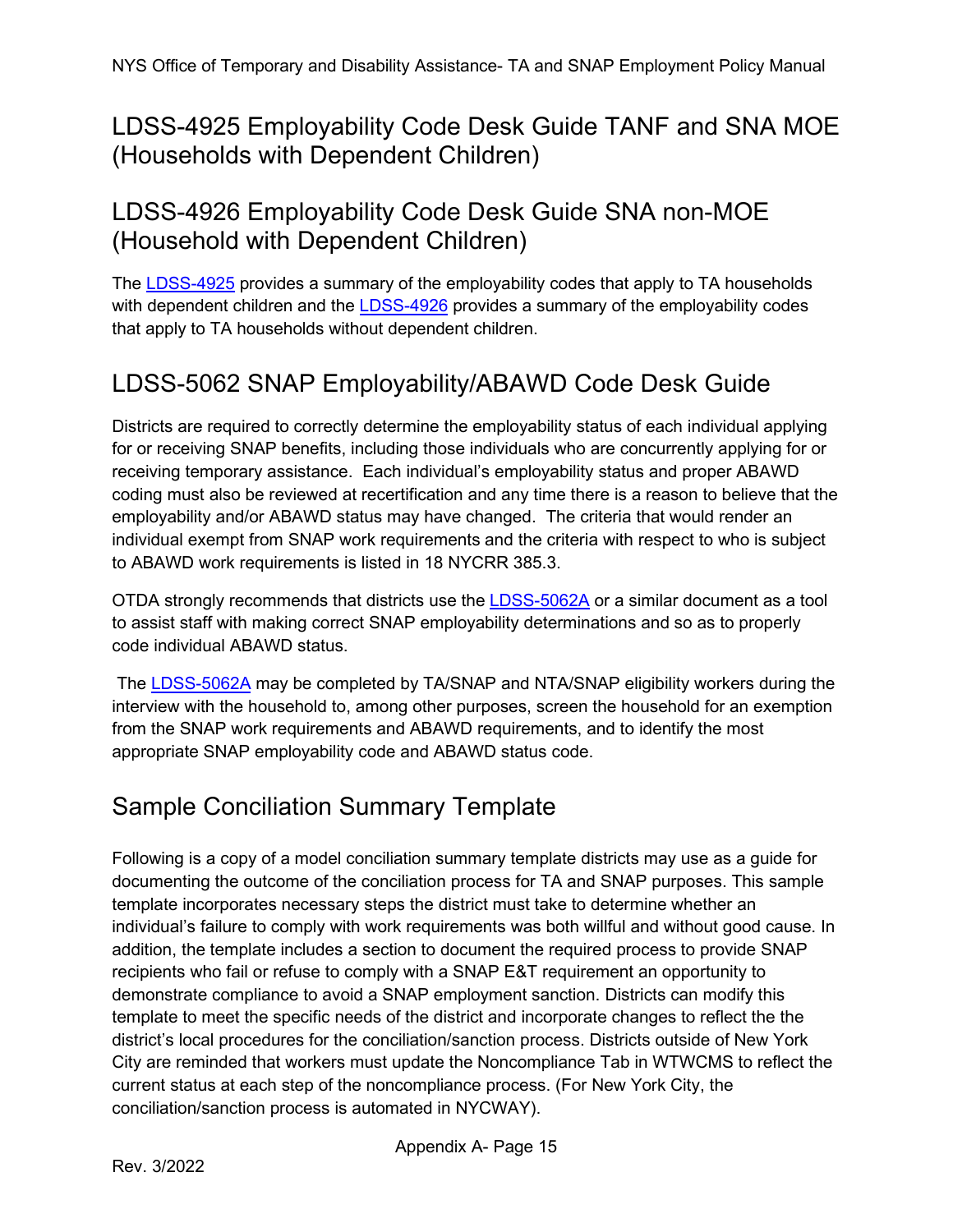### **CONCILIATION SUMMARY**

| <b>CASE#:</b>                                                                            |                                                                                           |                              |                  |  |  |  |  |
|------------------------------------------------------------------------------------------|-------------------------------------------------------------------------------------------|------------------------------|------------------|--|--|--|--|
| <b>CLIENT NAME:</b>                                                                      |                                                                                           |                              |                  |  |  |  |  |
| <b>DATE OF CONCILIATION NOTICE:</b>                                                      |                                                                                           |                              |                  |  |  |  |  |
| <b>DATE OF OCCURRENCE:</b>                                                               |                                                                                           |                              |                  |  |  |  |  |
| <b>ALLEGED ACT OF NONCOMPLIANCE:</b>                                                     |                                                                                           |                              |                  |  |  |  |  |
| <b>TYPE OF CONCILIATION:</b>                                                             | $\Box$ TA/SNAP                                                                            | $\Box$ TA only               | $\Box$ SNAP only |  |  |  |  |
| <b>CONCILIATION RESPONSE DUE DATE:</b>                                                   |                                                                                           |                              |                  |  |  |  |  |
| Did the client respond to conciliation?                                                  |                                                                                           | $\Box$ YES Date of response: |                  |  |  |  |  |
|                                                                                          | <b>NO</b><br>П                                                                            |                              |                  |  |  |  |  |
|                                                                                          |                                                                                           |                              |                  |  |  |  |  |
| CONCILIATION CONDUCTED: $\Box$ YES<br>$\Box$ NO                                          |                                                                                           |                              |                  |  |  |  |  |
| <b>SUMMARY OF THE CONCILIATION:</b>                                                      |                                                                                           |                              |                  |  |  |  |  |
|                                                                                          |                                                                                           |                              |                  |  |  |  |  |
|                                                                                          |                                                                                           |                              |                  |  |  |  |  |
| <b>DETERMINATION:</b>                                                                    |                                                                                           |                              |                  |  |  |  |  |
| Resolved (explain below), NO SANCTION                                                    |                                                                                           |                              |                  |  |  |  |  |
| Not willful and without good cause, NO SANCTION                                          |                                                                                           |                              |                  |  |  |  |  |
| Willful and without good cause, SANCTION IMPOSED                                         |                                                                                           |                              |                  |  |  |  |  |
|                                                                                          | No response to conciliation, no evidence of good cause, SANCTION                          |                              |                  |  |  |  |  |
|                                                                                          | <b>IMPOSED</b>                                                                            |                              |                  |  |  |  |  |
|                                                                                          |                                                                                           |                              |                  |  |  |  |  |
| $\Box$<br>employment sanction through demonstrated compliance (for TA/SNAP and SNAP only | The client is subject to SNAP conciliation and was informed of the option to avoid a SNAP |                              |                  |  |  |  |  |

conciliations).

Activity assigned:  $\overline{a}$ 

**If the client's failure to comply was both willful and without good cause, and the client is subject to a SNAP employment sanction did they demonstrate compliance to avoid the SNAP sanction?**

 $\Box$  The client demonstrated compliance, NO SNAP SANCTION

 $\Box$  The client did not to demonstrate compliance, SNAP SANCTION IMPOSED

COMMENTS (details of determination including client responses, how district determined the client was both willful and without good cause, if the client was determined to not be willful or had good cause please provide details as to steps the client can take to avoid future noncompliance):